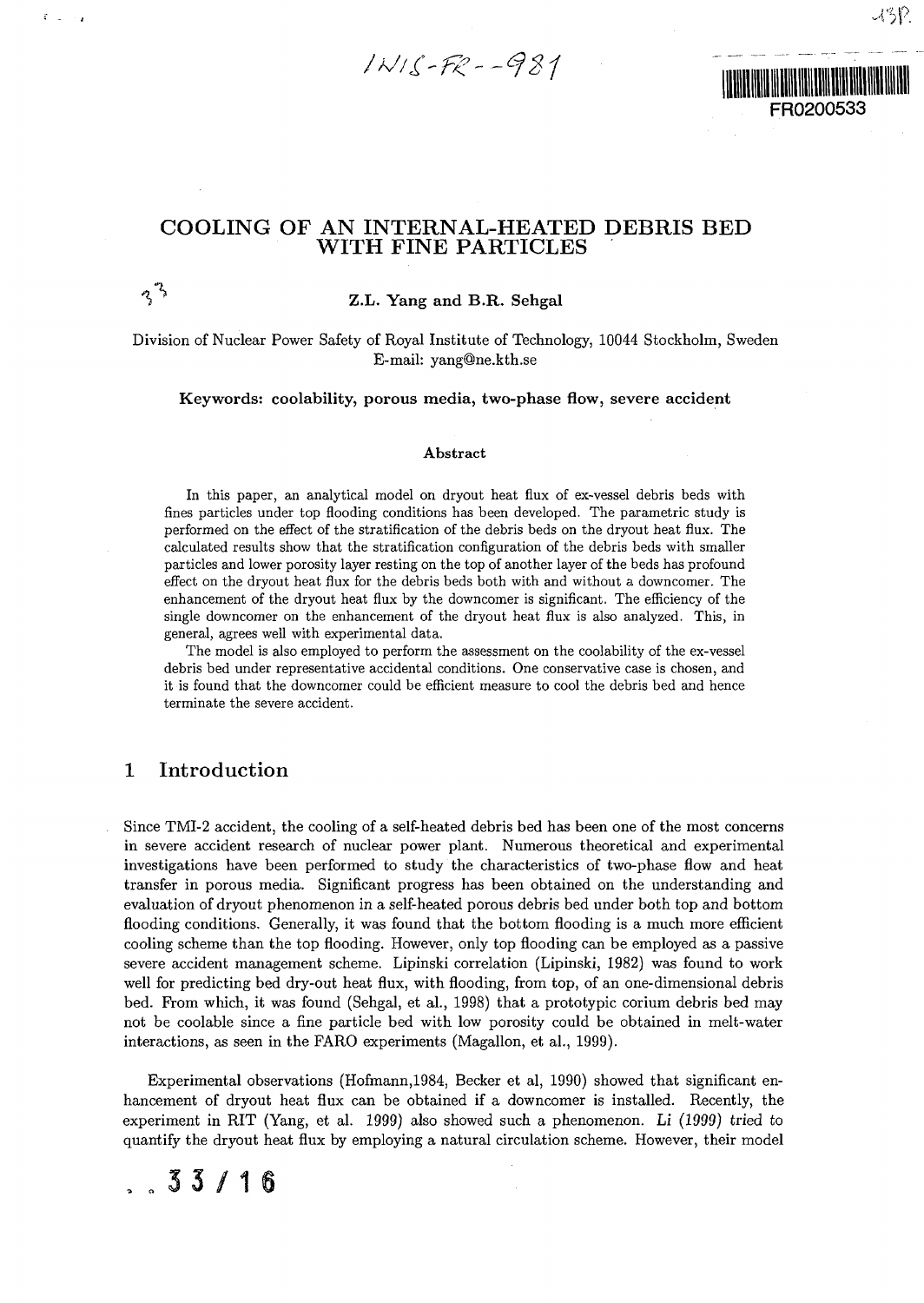does not allow the simulation of two-phase flow in fine particle (smaller than 2 mm) debris beds, in which the capillarity should be a factor in the enhancement mechanism of dryout heat flux.

In this paper, the model proposed by Li (1999) is improved. The capillary force is considered. The model is compared against the recent experimental data at RIT. The application of such a cooling scheme in a prototypic case is assessed.

### 2 Model formulation

Figure 1 shows a schematic view of the flow of liquid and vapor within the particulate debris beds with and without downcomer under the top flooding condition. The particulate debris beds may be both homogeneous and stratified. In stratified debris beds, small particles are assumed to rest on the top of large particle beds. The vapor channels are assumed to exist on the top of the bed where the particles have been pushed aside by the pressure in the vapor. Such channels are found to aid in vapor transport through that region. Right below the channel region, there is counter-current two-phase flow. Theoretically, for the particle beds without downcomer, as the heat generation in particle beds increases, the liquid fraction decreases. At some power, the vapor flow is great enough to reduce the downward flow of the liquid to the point where it all evaporates before it reaches the bottom of the bed. Below that point, the bed becomes dry. At this condition, the heat flux leaving the top of the bed is called dryout heat flux. For the beds with a downcomer, the water can penetrate into the beds from both top and bottom of the bed. The water flow rate penetrating into the top of the bed is limited by the counterflow of the vapor generated inside the bed. The water flow rate penetrating into the bottom of the bed depends on the capillary forces and the natural circulation capability established through downcomer and the bed because of the boiling inside the bed. At some power, all the water coming from the bottom evaporates at some position, and at the same time and at the same position, all of the down-flowing water also evaporates. At this moment, the dryout occurs.

The equations for steady-state energy and mass conservation for the beds with and without downcomer are the same, but with different boundary conditions on water flow rate at the bottom of the bed. The equations are

$$
\frac{d}{dz}(\rho_v V_v h_{lv}) = Q \tag{1}
$$

$$
\frac{d}{dz}(\rho_v V_v + \rho_l V_l) = 0\tag{2}
$$

where  $\rho$  - density,  $V$  - superficial velocity,  $h_1v$  - latent heat of vaporization,  $Q$  - local volumetric heat source. Index *v* and *I* correspond to vapor and liquid, respectively. Integrating Eqs. (1) and (2) leads to

$$
\rho_v V_v h_{lv} = q \tag{3}
$$

$$
\rho_v V_v + \rho_l V_l = w \tag{4}
$$

where *q* is the heat flux at the elevation *z, w* is the mass flux of liquid at the bottom inlet of the bed. For a uniform volumetric heat source  $Q, q = Qz$ . For the beds without downcomers, *w = 0.*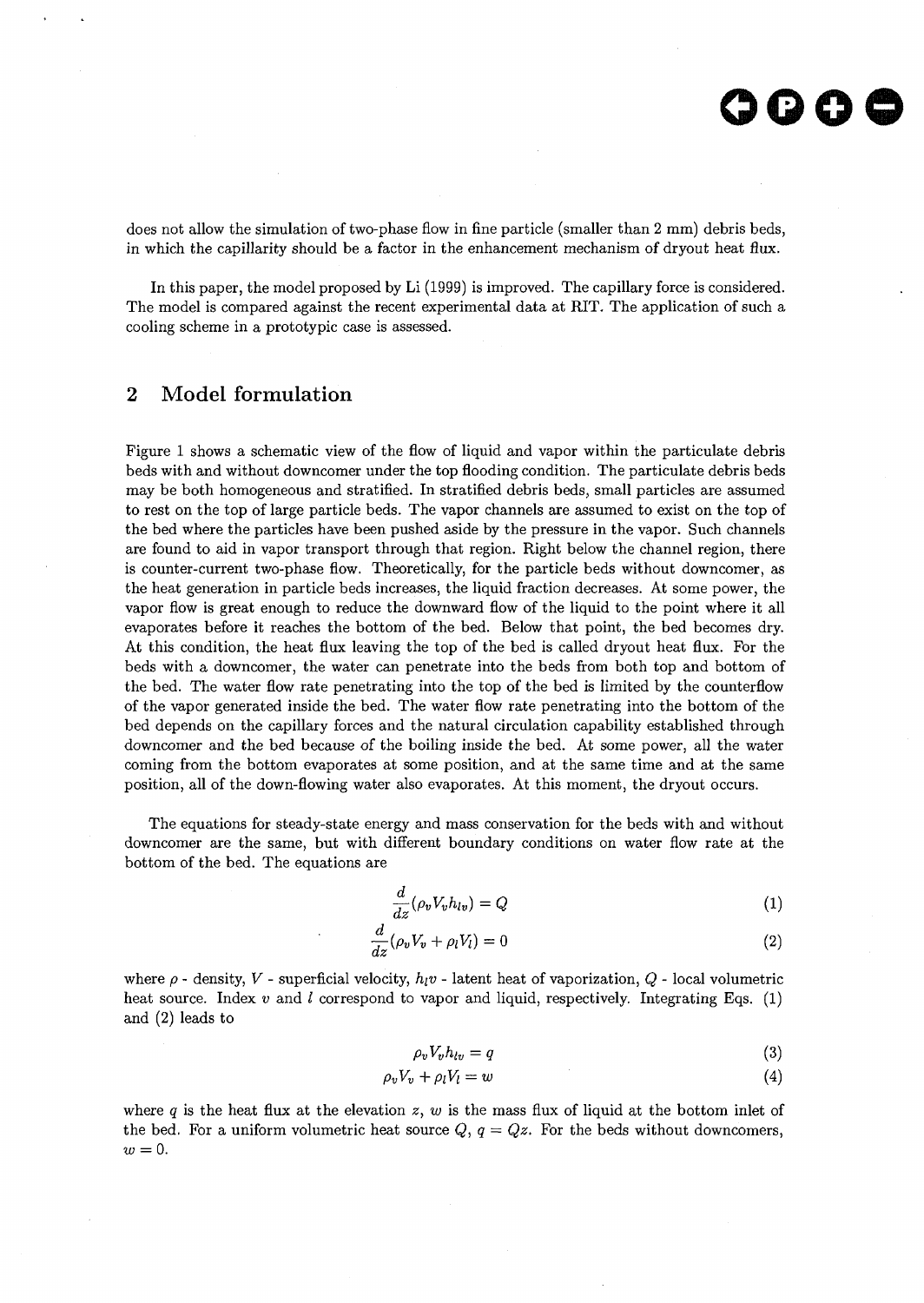# **oooo**



The bed without downcomer<br>The bed with a downcomer

Figure 1: Schematic view of boiling and dryout in a bed of particulate debris.

The momentum conservation equations for both liquid and vapor take form of the extensions of the Ergun equation (Ergun, 1952). These equations were employed to analyze the dryout of a debris bed with top flooding by Lipinski (1983).

$$
\frac{1.75(1-\epsilon)\rho_v V_v \mid V_v \mid}{\eta_v \epsilon^3 d} + \frac{150(1-\epsilon)^2 \mu_v V_v}{\kappa_v \epsilon^3 d^2} + \frac{dP_v}{dz} + \rho_v g = 0 \tag{5}
$$

$$
\frac{1.75(1-\epsilon)\rho_l V_l \mid V_l \mid}{\eta_l \epsilon^3 d} + \frac{150(1-\epsilon)^2 \mu_l V_l}{\kappa_l \epsilon^3 d^2} + \frac{dP_l}{dz} + \rho_l g = 0 \tag{6}
$$

where  $\epsilon$  - bed porosity,  $d$  - particle diameter,  $\mu$  - dynamic viscosity,  $P$  - pressure,  $g$  - gravitational acceleration,  $\kappa$  - relative permeability,  $\eta$  - turbulent counterpart of  $\kappa$ . The relative permeabilities were found to be only the functions of effective saturation in the bed (Brooks, et al. 1966). The simplified forms for the relative permeabilities are

$$
\kappa_v = (1-s)^3, \qquad \qquad \kappa_l = s^3 \tag{7}
$$

$$
\eta_v = (1 - s)^5, \qquad \eta_l = s^5 \tag{8}
$$

where *s* is the effective saturation. The difference between  $P_v$  and  $P_l$  is due to the capillary force and may be expressed in terms of a Leverett function *J*

$$
P_v - P_l = \frac{\sqrt{150}\sigma (1 - \epsilon)\cos \theta J}{\epsilon d} \tag{9}
$$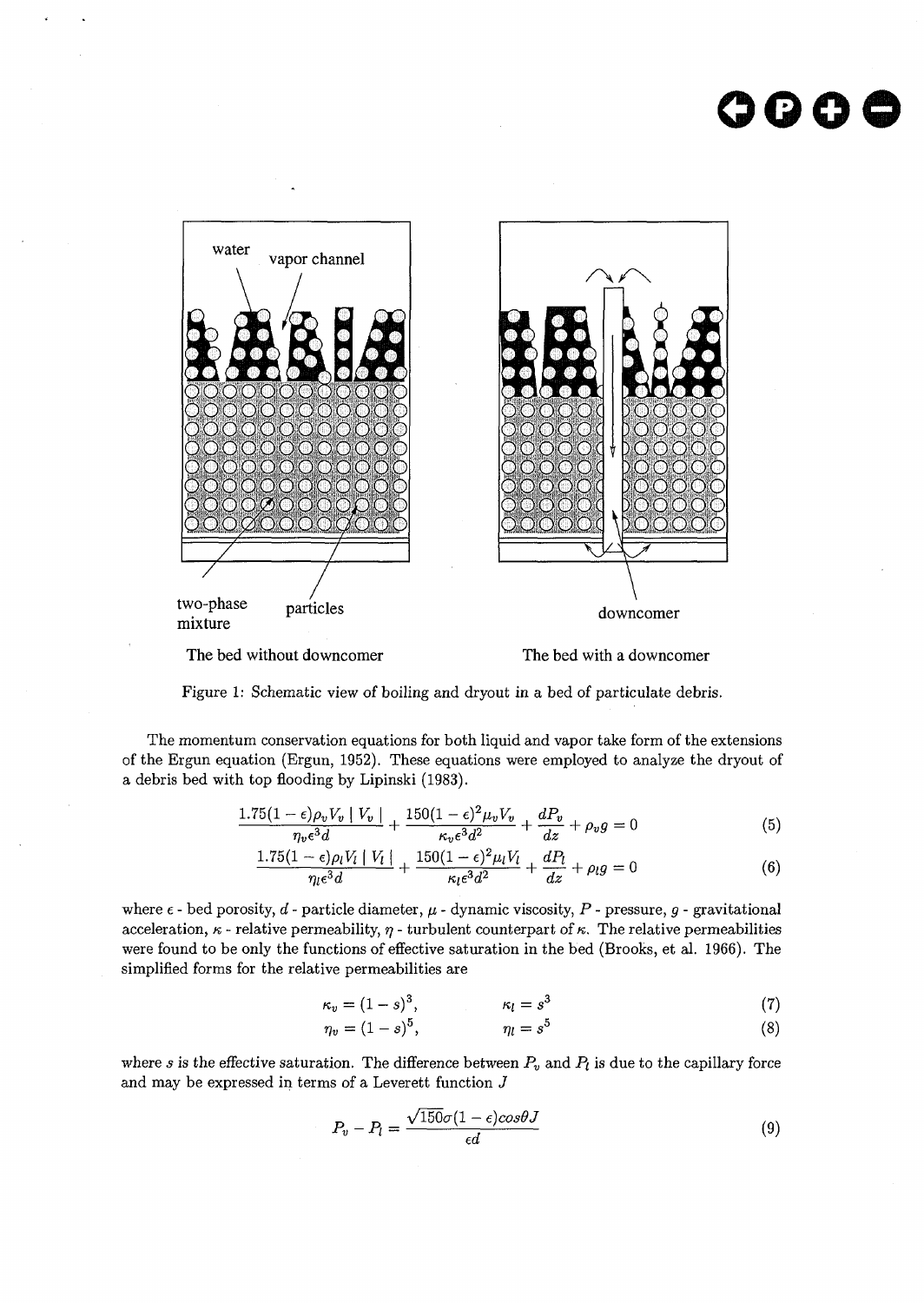### cococ

where the Leverett function is

$$
J = \frac{(s^{-1} - 1)^{0.175}}{\sqrt{5}}\tag{10}
$$

Combining Equation (3) through (9), we have a single first-order differential equation:

$$
\frac{\sqrt{150}\sigma(1-\epsilon)\cos\theta}{\epsilon d} \frac{dJ}{ds} \frac{ds}{dz} + \sqrt{150}\sigma(1-\epsilon)\cos\theta J \frac{d}{dz}(\frac{1-\epsilon}{\epsilon d}) - (\rho_l - \rho_v)g + \frac{1.75(1-\epsilon)q^2}{h_{lv}^2 \epsilon^3 d} \left[ \frac{1}{\rho_v(1-s)^5} \pm \frac{1}{\rho_l s^5} \right] + \frac{150(1-\epsilon)^2 q}{h_{lv} \epsilon^3 d^2} \left[ \frac{\mu_v}{\rho_v(1-s)^3} + \frac{\mu_l}{\rho_l s^3} \right] + \frac{(1-\epsilon)w}{\rho_l \epsilon^3 d} \left[ \pm \frac{1.75w}{s^5} \mp \frac{3.5q}{s^5 h_{lv}} - \frac{150(1-\epsilon)\mu_l}{s^3 d} \right] = 0 \tag{11}
$$

where the upper sign applied for  $q > wh_{lv}$  and the lower sign applied for  $q < wh_{lv}$ . All bed properties can be functions of the elevation, so the equation is valid for both uniform and stratified debris beds, where the particle diameter, porosity, and the volumetric heat source can vary with the elevation.

Equation (11) is applied only to the packed boiling region of the bed. A top boundary condition must be used to accommodate channels, which can form on the top of the debris bed, especially for the the beds with fine particles resting on the top, because of the boiling. Near the top of the bed, there is insufficient pressure from the weight of the bed, and the vapor may push back both the liquid and the particles. The formation of channels allows the orderly flow of liquid going downward between the channels and vapor going upward within the channels. Lipinski (1983) developed a model to estimate the channel length and the saturation at the base of the channel. In his model the vapor pressure at any location in the channel is assumed to be sufficient to offset the weight of the overlying particles plus the liquid. Equation (9) was used to determine the vapor pressure at the base of the channels, and the liquid pressure is assumed to be hydrostatic. The continuity of pressure then yields a criterion for the channel length

$$
L_c = \frac{\sqrt{150}\sigma \cos\theta J}{(\rho_p - \rho_l) \text{gcd}}\tag{12}
$$

where  $\rho_p$  is the particle density. According to the pressure gradient continuity at the base of the channels, using Equations  $(3)$ ,  $(5)$ ,  $(7)$  and  $(8)$ , with an expression for bed pressure, the following condition is obtained

$$
\frac{(1-\epsilon)q_c}{\rho_v gh_{lv}\epsilon^3 d} \left[ \frac{1.75q_c}{(1-s)^5 h_{lv}} + \frac{150(1-\epsilon)\mu_v}{(1-s)^3 d} \right] = (1-\epsilon)\rho_p + \epsilon \rho_l \tag{13}
$$

where  $q_c$  is the heat flux at the base of the channeled region. Since  $q_c$  is a function of  $L_c$ , Equation (12) and (13) must be solved simultaneously to obtain the channel length and saturation at the top of the packed boiling zone, which sets boundary conditions for Equation (11).

For the bed without the downcomer, the distribution of the saturation in the packed debris bed (no channels) can be obtained by solving Equations (11) (12) and (13) with the boundary condition of  $w = 0$ . For the bed with a downcomer, an additional condition has to be provided to obtain *w.* The mass flux at the bottom of the debris bed is dependent on the natural circulation capability, in which the capillary force inside the bed should strengthen the natural circulation.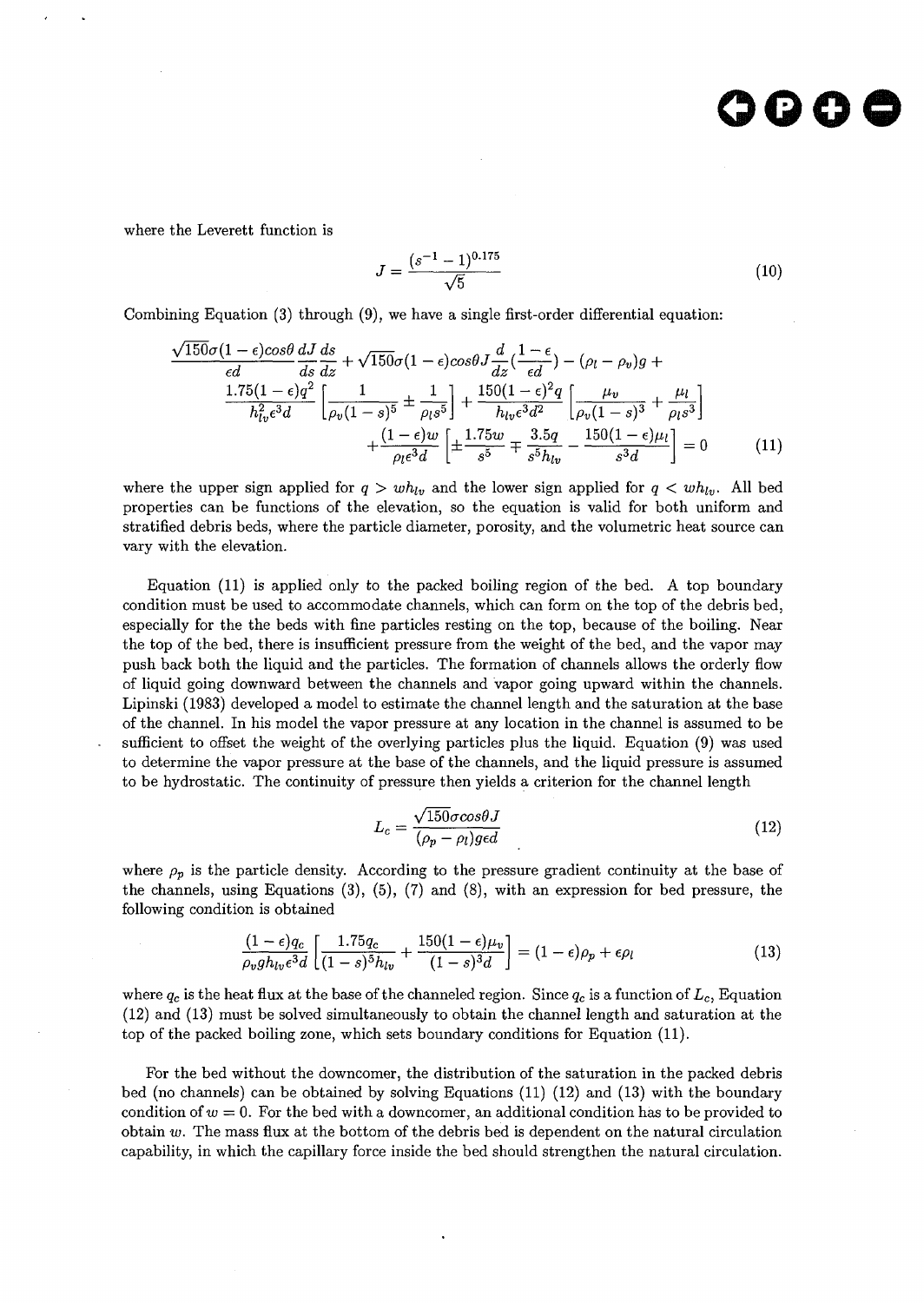

The total pressure drop in such a natural circulation loop includes friction pressure drop in the downcomer  $\Delta P_d$ , the liquid pressure drop in the debris bed  $\Delta P_b$ , the friction pressure drop between the outlet of the downcomer and the bottom surface of the debris bed  $\Delta P_{in}$ , and the friction pressure drop between the inlet of the downcomer and the top surface of the debris bed  $\Delta P_{out}$ . The total driving head of the system includes the gravitational driving head  $H_g$  and the capillary force head in the debris bed  $H_c$ . The total pressure drop in debris bed  $\Delta P_b$  can be obtained by integrating Equation (6)

$$
\Delta P_b = \int_0^Z \frac{dP_l}{dz} dz = \int_0^Z \left[ -\frac{1.75(1-\epsilon)\rho_l V_l \mid V_l \mid}{\eta_l \epsilon^3 d} - \frac{150(1-\epsilon)^2 \mu_l V_l}{\kappa_l \epsilon^3 d^2} - \rho_l g \right] dz \tag{14}
$$

where *Z* is the height of the packed debris bed. The friction pressure drop in the downcomer is

$$
\Delta P_d = \int_0^H \left[ \frac{2fw^2}{\rho_l D_{down}} \left( \frac{A_b}{A_{down}} \right)^2 \right] dz \tag{15}
$$

where  $f$  is the friction coefficient, and it depends on the Reynold number of liquid flow in the downcomer:  $f = cRe<sub>l</sub><sup>-n</sup>$ . For laminar flow,  $c = 16$  and  $n = 1$ , for turbulent flow,  $c = 0.046$ and  $n = 0.2$ . The friction pressure drops in between the downcomer and particulate bed are assumed small and neglected.

The total driving force is expressed as

$$
\Delta P_{drive} = \int_0^Z \left[ \rho_l g + \frac{\sqrt{150} \sigma (1 - \epsilon) \cos \theta}{\epsilon d} \frac{dJ}{dz} \right] dz \tag{16}
$$

According to the rule of the natural circulation, we should have

$$
\Delta P_{drive} = \Delta P_d + \Delta P_b \tag{17}
$$

Combining Equations (11) and (17), we can find the solutions for the distribution of saturation *s* in the bed and the liquid mass flux at the bottom of the bed *w.* The heat flux at the top of the debris bed, then, can obtained, as the dryout heat flux once the dryout is observed at some location at some power level in the debris bed.

#### 3 Results and discussion

In this section, a parametric study based on the present model is performed only for the stratified particle beds with a downcomer. The focus is on the particle beds with fine particles. The effects of downcomer, particle beds stratification are investigated. The calculation is also compared against the experiments performed in RIT. Finally, the potential application of downcomer for the ex-vessel corium debris bed coolability is assessed.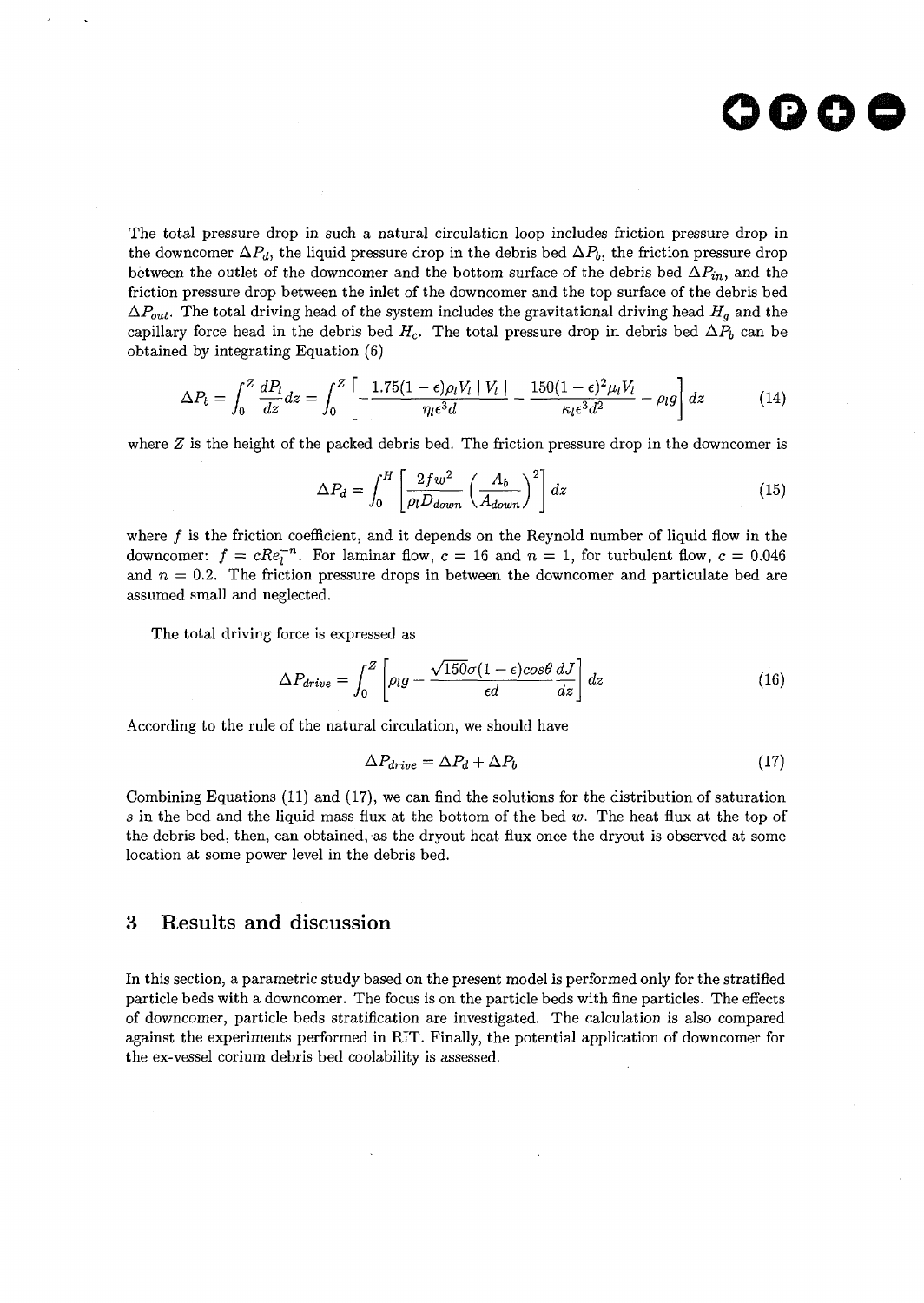### 000 C

#### 3.1 Parametric effects

#### 3.1.1 Stratification

Firstly, the effect of the stratification of the particulate debris beds is investigated. The total debris bed height is 370 mm. For the bottom layer, the particle size is 0.92 mm in diameter, the porosity is 0.365. For the top layer, the particle size is 0.8 mm in diameter, the porosity is 0.258. The cross-section area of the debris bed is  $0.1225 \text{ m}^2$ . The top layer of the particle bed has smaller particles and lower porosity. The ratio of the heights is that of the top layer to the bottom layer.

Figure (2) shows the calculated results on the dryout heat flux for the beds with and without a downcomer, which has 30 mm in diameter and 500 mm in height. Both curves show the same tendency that the bed with a thicker top layer has lower dryout heat flux. The calculation shows that the downcomer improves the dryout heat flux more than 100% for all range of the stratification (the thickness ratios) calculated. For the beds with thicker layer of the smaller particles and lower porosity (the ratio  $> 1.0$ ), the dryout heat flux has little changes, especially for the bed without downcomer, in which both the counter-current two-phase limitation and the factor of capillary force in top layer particles dominate the process. However, when the thickness of the top layer is small, the effect of the bottom layer particles is becoming large. When the thickness of top layer is extremely small (less than 10 percent), the channeling effect in the top layer will immune the role of the top layer particle in governing the dryout process. The dryout heat flux will be dependent mostly on the geometrical configuration of bottom layer particle, which has much high dryout heat flux.

For the beds with a downcomer, the general behavior of the dryout heat flux variation with the thickness ratios is similar to that of the beds without downcomer. However, the geometrical configuration of bottom layer particles has larger effect on the dryout heat flux when the thickness ratio is small, since it effects both the general capillary forces in the beds and thermal hydraulic of the water in the bed, so as to the water mass flux from the bottom of the beds.

Figure (3) shows the enhancement of the dryout heat flux by a downcomer for the same particle debris beds. The enhancement of the dryout heat flux is expressed as

$$
Q_{enhance} = \frac{q_{down} - q_{no-down}}{q_{no-down}} \tag{18}
$$

It can be seen that the thicker the top layer of the debris beds is, the smaller the enhancement of the dryout heat flux is achieved by a downcomer.

Note that the present model for top flooding without a downcomer was well validated against experimental data for homogeneous beds with both large and fine particles. However, little experimental data can be found for the dryout heat flux of the stratified particle beds with fine particles on the top.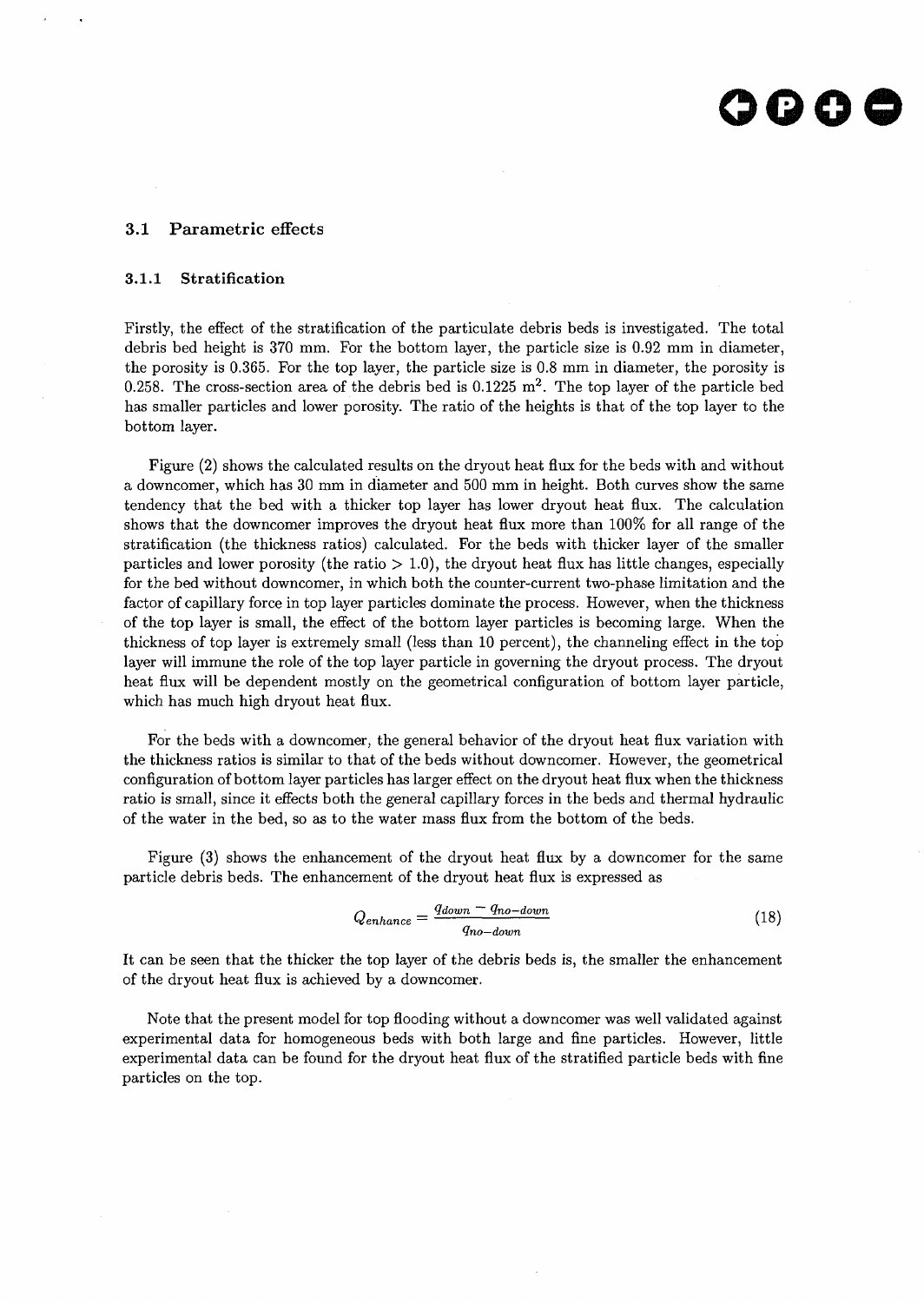## OOOC



Figure 2: The effect of the thickness ratio of top to bottom layer of different particles.

#### **3.1.2 Porosity of top layer particles**

The porosity of the top layer of the particle debris beds is one of the very important factors for the dryout heat flux, especially for the top flooding. Figure (4) shows the calculated results of dryout heat flux of the stratified particle beds with and without a downcomer. The bottom layer of the beds is 240 mm thick, and is composed of the particles of 0.92 mm in diameter, the porosity is 0.365. The top layer of the beds is 130 mm thick, and is composed of the particles of 0.8 mm in diameter, the porosity is varied from 0.15 to 0.365.

The calculated results show that the dryout heat fluxes for the beds both with and without a downcomer increase with the porosity of the top layer of the beds. The enhancement of the dryout heat flux is shown in Figure (5). Three different regions are observed. The first is that the porosity of the top layer particles is less than 0.22, the enhancement of dryout heat flux by a downcomer is about 0.80. The second region is that the porosity is varied from 0.22 to 0.27, the enhancement of the dryout heat flux increases linearly from 0.80 to 1.60. The third region is that the porosity is larger than 0.27, the enhancement of the dryout heat flux by a downcomer is about 1.60. For the first region, since the porosity of the top layer debris is very low, the frictional pressure drop of the two-phase flow is very large, the capillary force is a dominant force to sock the water from the bottom into the beds. However, when the porosity of the top layer increases, the frictional pressure drop of the two-phase flow decreases, the gravitational drive head starts to contribute the natural circulation of the system.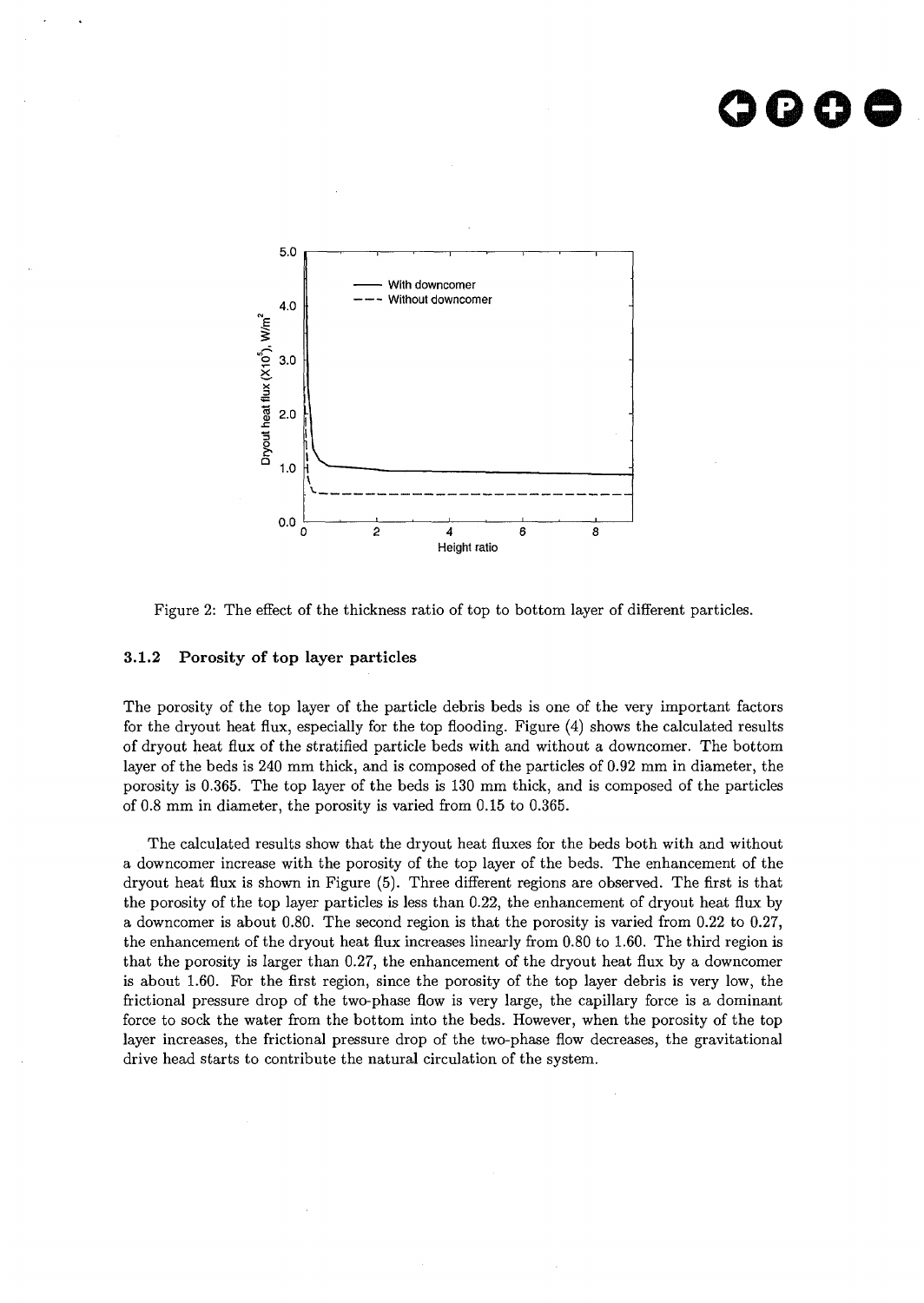### OOO



Figure 3: The enhancement of the dryout heat flux by a downcomer.

#### **3.1.3 Efficiency of single** downcomer

The efficiency of the downcomer on the enhancement of the dryout heat flux is also investigated. A stratified bed is chosen with the variation of the cross-section area of the debris bed. The rest of the parameters of the debris bed configuration remained un-changed. The total debris bed height is 370 mm. The height of the bottom layer is 130 mm, the particle size is 0.92 mm in diameter, the porosity is 0.365. The height of the top layer is 240 mm, the particle size is 0.8 mm in diameter, the porosity is 0.258. The cross-section area of the debris bed is varied from 0.1 m<sup>2</sup> to 6 m<sup>2</sup>. Only onle downcomer is considered in such debris beds. The downcomer is 30 mm in diameter and 500 mm in height.

Figure (6) shows the calculated results on the variation of the dryout heat flux with the area of the debris beds with one downcomer installed. It can be seen that the dryout heat flux has little change for the beds with the area up to 2  $m^2$ . The dryout heat flux decreases only 20 percent for the beds with the area from 2  $m^2$  to 6  $m^2$ . This indicates that if the debris bed area is not so large and the water can easily access to any place of the bottom surface of the debris bed, the mass flow rate of water inside the downcomer is small, the frictional pressure drop, therefore, is small and has little effect on the natural circulation of the water in such a system. The two main driving pressure heads - capillary force and gravitational head - are practically independent of the bed area and the diameter of the downcomer. If the diameter of the downcomer is not small, the geometry of downcomer has little effect on the dryout heat flux. However, if the area of the debris beds is large, the water flow rate may be very high in the downcomer, the frictional pressure drop in the downcomer becomes larger, and the flow rate of water then decreases, so as to the dryout heat flux. It can also be concluded that if the area of the debris bed is less than 2 m<sup>2</sup>, the increase of the number of the downcomers of 30 mm in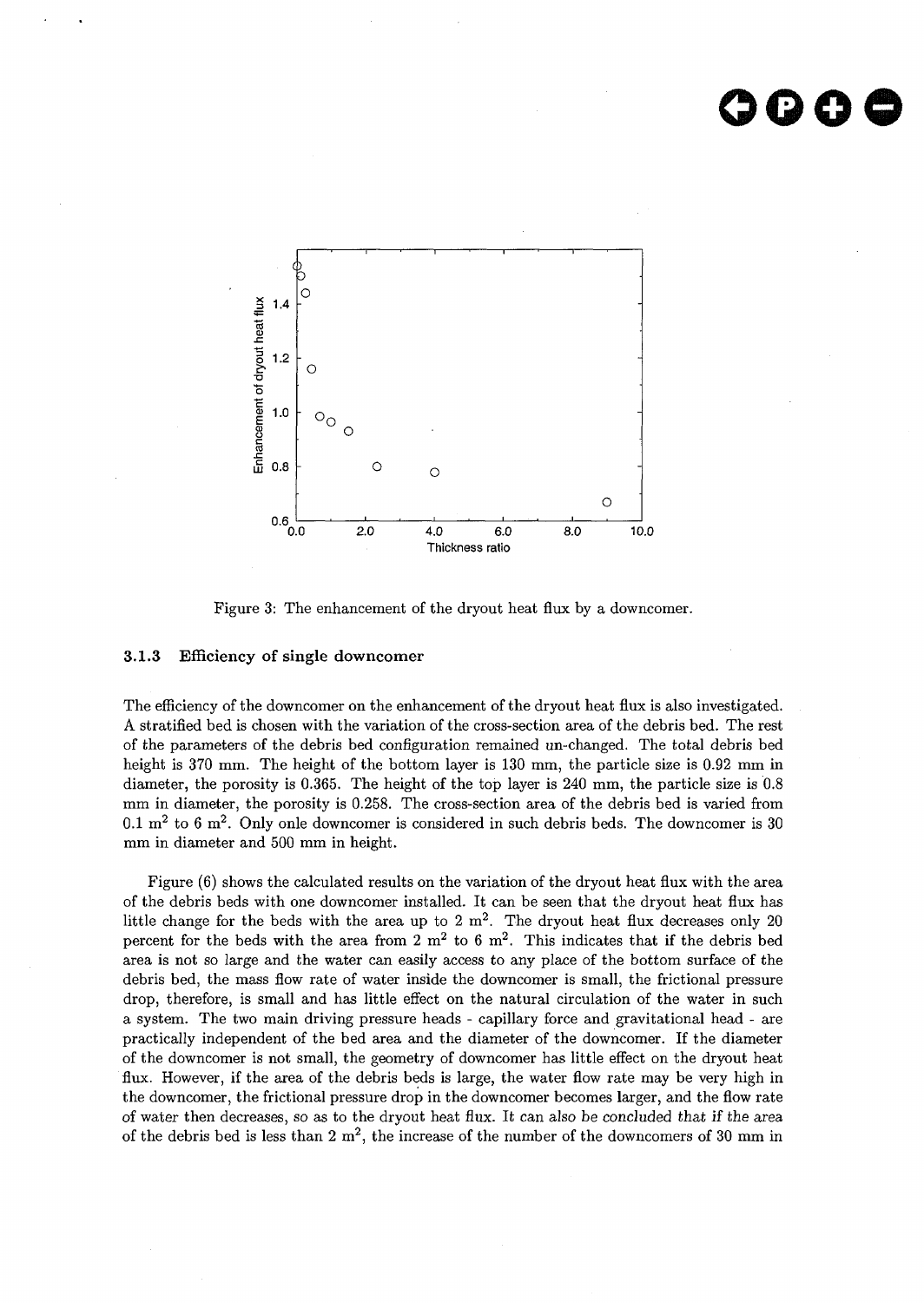### **oooo**



Figure 4: The effect of porosity of top layer particles.

diameter has little effect on the enhancement of dryout heat flux.

#### 3.2 Comparison with experimental results

The present model is employed to analyze the experimental data obtained in RIT (Yang, et al. 1999). The experiments were performed in a  $350 \times 350 \times 500$  mm test section. The particle beds are  $350 \times 350$  in cross section and 370 mm in height. The mean particle diameters varied from 0.198 mm to 2 mm, the porosity varied from 0.258 to 0.39. The effect of a downcomer, which is 500 mm in height and 30 mm in diameter, on the dryout heat flux is also tested. The experimental results show that the downcomer significantly enhanced the dryout heat flux in comparison with the case of the top flooding for both homogeneous and stratified particle beds.

Figure (7) shows the comparison of calculated results with experiments [10]on the enhancement of the dryout heat flux by a downcomer. It can be seen that some results underpredict the experimental results, some agree well with the experiments, and some overpredict the experimental results, for both homogeneous and stratified beds. Generally, the calculated results show that the enhancement of the dryout heat flux is greater than 60 percent for all the debris beds tested in the experiments (Yang, et al. 1999), this is coincided with the experiments.

The difference between the present calculation and the experimental results may be explained by the following:

(1) The empirical correlations employed in the model were validated against the data from the sphere particle beds. The effect of the irregularity of the particle is not clear.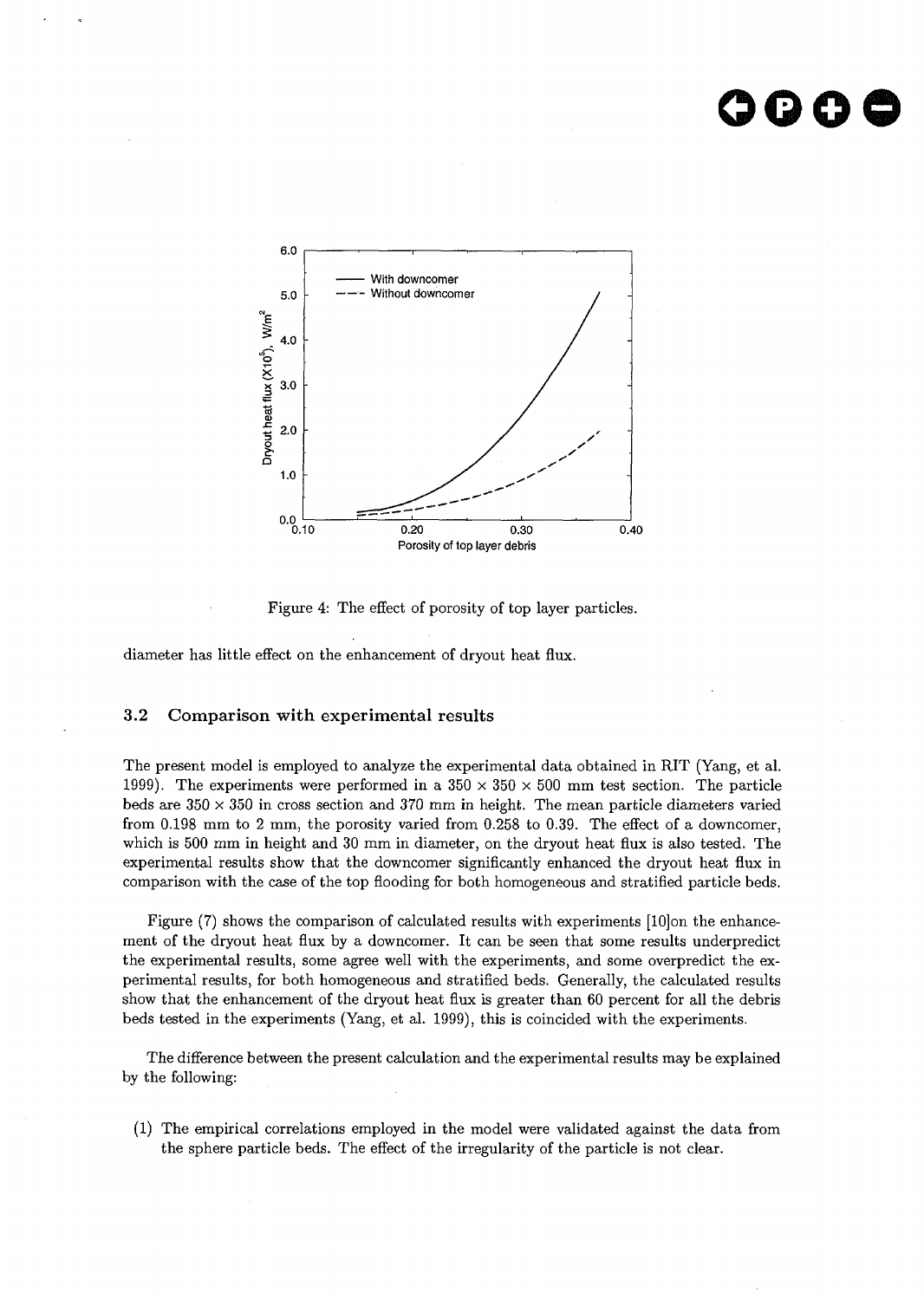### **oooe**



Figure 5: The enhancement of the dryout heat flux by a downcomer.

- (2) The model is one-dimensional, the debris beds employed in the experiments are, certainly, three dimensional in both particle size distribution and porosity, which may significantly effect the dryout heat fluxes for both homogeneous and stratified beds.
- (3) There may be some uncertainties of the evaluation of the mean particle sizes and the porosity of the particulate debris beds employed in the experiments.

#### 3.3 On the application of the downcomer in ex-vessel debris coolability

The Swedish BWRs employ a deep pool in the lower dry well as a severe accident management scheme to cool the melt discharged from the failed vessel. In the absence of a steam explosion, a deep debris bed may result, which maybe composed of a melt layer topped by a crust, and a particle bed, resting on it. The particle bed will have a gradation of particle sizes, with smaller size particles forming the very top layers, since they will be levitated by the steam produced during melt-water interaction event depositing later on the bed. FARO tests (Magallon, et al., 1997) showed that the interaction between the corium and subcooled water could result in the debris bed with mean particle size less than 2.5 mm, and more than 10 percent of the particles might be smaller than 1 mm. However, no porosity measurement for debris beds was performed in all the FARO tests.

In present.study, a conservative case is chosen to evaluate the downcomer performance for the ex-vessel debris coolability of a medium power level BWR. In this case, all the reactor core material is released into the reactor cavity. No steam explosion is assumed to occur. After the fragmentation, a 350 mm thick debris may be formed. The debris bed is stratified. The top layer of the debris bed is 50 mm in thickness, the porosity is about 0.30, the mean particle size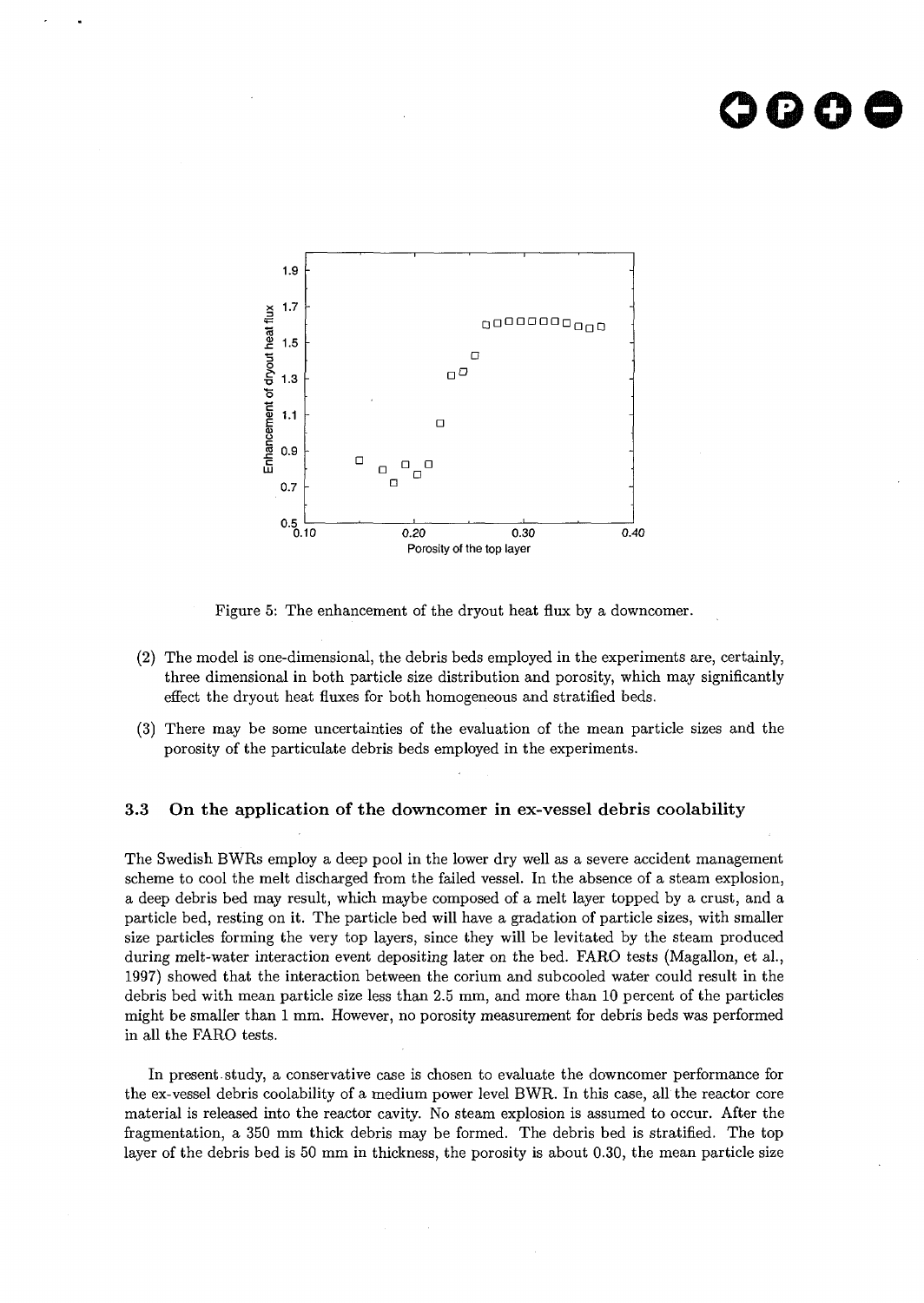### **oooe**



Figure 6: The effect of cross section area particulate debris bed.

is about 1.0 mm. The bottom layer of the debris bed is 300 mm in thickness, the porosity is about 0.40, the mean particle size is about 2.0 mm. The decay heat generation is about 1 MW per cubic meter of the debris material, so the heat generation inside of the debris bed is about  $0.6$  - 0.7 MW/m<sup>3</sup>. A debris bed of 1 m<sup>2</sup> is considered. The downcomer is 50 mm in diameter and 500 mm in height.

The calculation shows that the dryout heat flux for such a debris bed without downcomer is about 0.136 MW/m<sup>2</sup>, which is equivalent to 0.39 MW/m<sup>3</sup> of the heat generation rate in the debris bed, and to 0.6 MW per cubic meter of the debris material. This shows that the top flooding may not cool the debris bed. The calculation also shows that the dryout heat flux for such a debris bed with a downcomer is about 0.344  $MW/m^2$ , and this is equivalent to 0.98  $MW/m<sup>3</sup>$  of heat generation in the debris bed and to 1.5 MW per cubic meter of the debris material. This is about 50% higher than the decay heat in the corium.

In the prototypic cases, the debris beds will not be ideal one-dimensional stratified bed. If the amount of the corium discharged from the vessel is small, the debris may, most probably, be like a mountain. The three-dimensionality of the debris bed will greatly improve the coolability of the debris bed even for the top flooding conditions. However, the most inner part of the debris may still not be quenched. In this case, the downcomer may be the solution.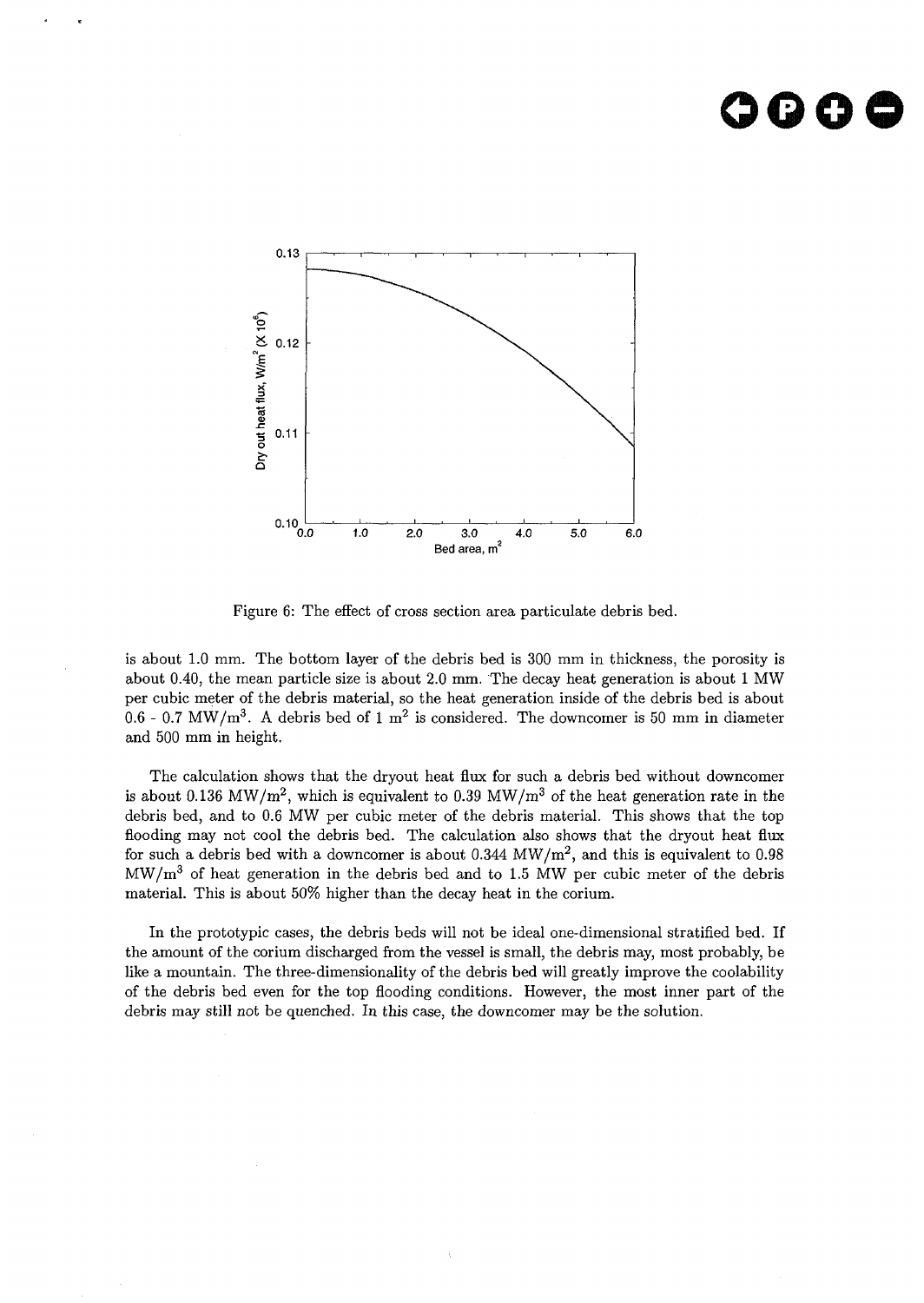### **oooe**



Figure 7: The comparison of calculated results with experiment on the enhancement of the dryout heat flux by a downcomer.

### 4 Concluding remarks

In this paper, an analytical model on dryout heat flux of a particulate debris bed under top flooding conditions has been developed. The model allows to analyze the dryout phenomenon in a porous debris bed both with and without a downcomer. The focus of this model is on the effect of the fine particles on the dryout heat flux, in which the capillary force is an important factor. The stratification of the debris beds is also considered in the model.

The parametric study, however, is focussed on the effect of the stratification of the debris beds on the dryout heat flux. The calculated results show that the stratified configuration of the debris beds with smaller particles and lower porosity layer resting on the top of another layer of the beds has profound effect on the dryout heat flux for the debris beds both with and without a downcomer. The same tendency is observed for the variation of the dryout heat flux with the thickness ratio of the top layer to bottom layer particles for the beds both with and without a downcomer. When the thickness of the top layer particle is small, the dryout heat flux is very sensitive to the thickness ratio. However, when the top layer particle is thick, the dryout heat flux has little change with the thickness ratio. The calculated results also show that the thicker the top layer of the debris beds is, the smaller the enhancement of the dryout heat flux is achieved by a downcomer.

The calculated results show that the dryout heat fluxes for the beds both with and without a downcomer increase with the porosity of the top layer of the beds. Three different regions on the enhancement of the dryout heat flux by a downcomer are observed. These different regions is coincided with the role of different forces in the natural circulation of the system.